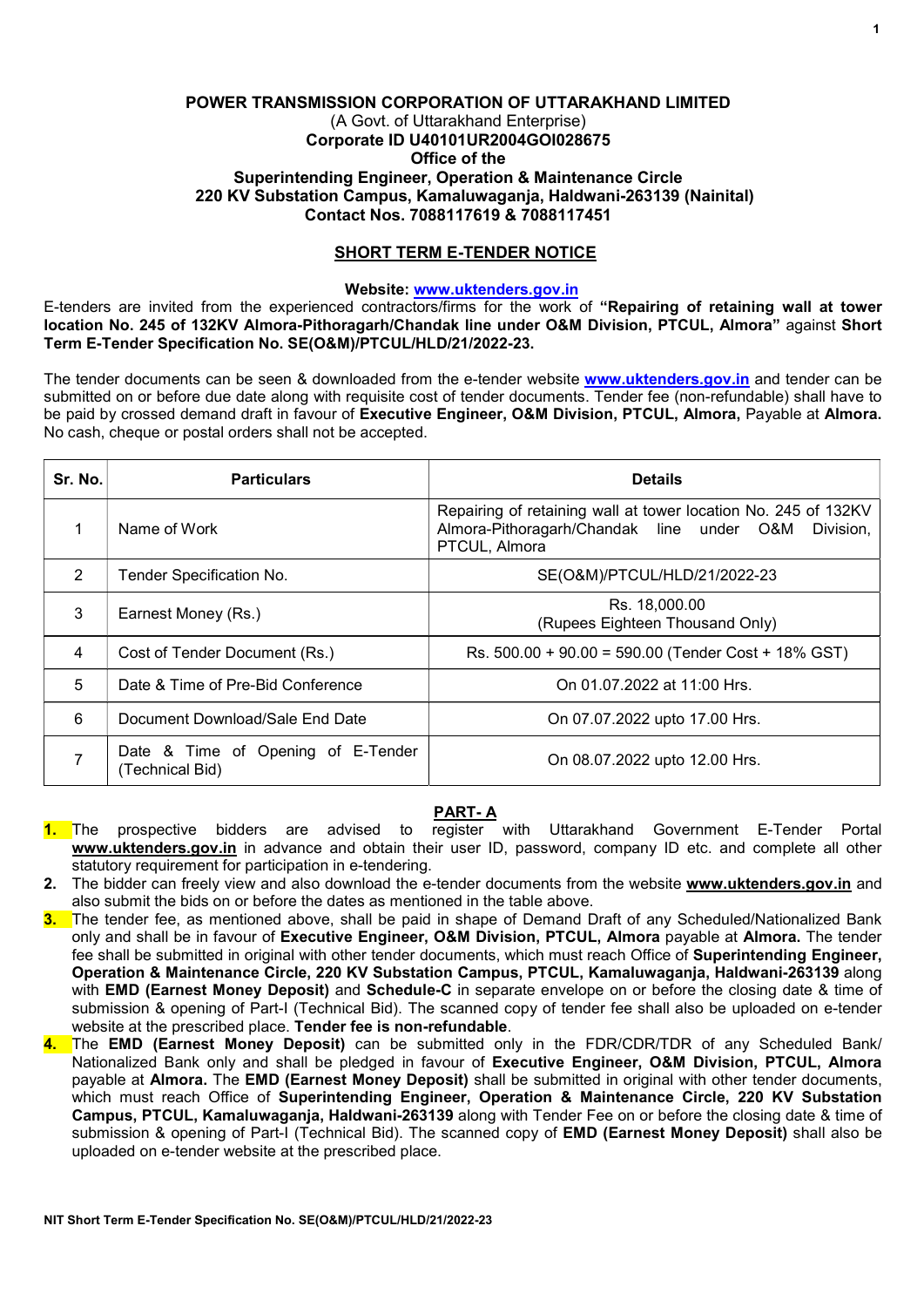$\overline{2}$ 

- (b) In case of Joint Venture, the following condition shall also apply:-
	- (c) One of the partners shall be nominated as lead Partner, and this authorization shall be evidenced by submitting a Power of Attorney signed by legally authorized signatories of all the Partners.

(a) In case a bid is submitted by a bidder as a Joint Venture (JV) firm then such joint venture will be allowed for a maximum of two firms only where one will be the lead partner and the other firm will be treated as JV partner.

5. The bidder has to quote their prices in 'price bid format/BOQ in excel sheet' only as given on e-tender website. The price bid in PDF is strictly not to be submitted/ uploaded. The schedule P2 (Price incidence of deviation) is

7. All the tender documents will be carried out only through e-tendering mode and the bidder has to submit all his tender documents (Like PQR Excel Sheet and Price Bid) in the e-tendering website **www.uktenders.gov.in** and in the meantime the bidders have to scan their Tender Fee, EMD (Earnest Money Deposit), and all the pre-qualifying documents/Supporting Documents for uploading and also submit the hard copy of the same (at least 2 sets) to the

8. If in any case two or more bidder quotes the lowest rate for the same work, the work will be divided equally among the bidders those offering the equal quotes/rates. The right of equal division/allotment of work will be wholly reserved with the authority of calling the tender. After participation in tender if the lowest bidder disagree with the above clause the

given in excel format. If applicable, the bidder shall fill the same and upload with the price bid in PDF format.

6. The bidder also to upload the duly filled 'PQR sheet in excel' on e-tender website.

undersigned office within the last date and time of the submission of tender.

EMD so deposited with the bid will be forfeited by the concerning authority.

9. Joint Venture Firm:-

- (d) The Lead Partner shall be authorized to incur liabilities and receive instructions for and on behalf of any partners of the Joint Venture, and the entire execution of the Contract, including payment, shall be done exclusively with the LEAD PARTNER.
- (e) All partners of the Joint Venture shall be liable jointly and severally for the execution of the Contract in accordance with the contract terms, and a statement to this effect shall be included in the authorization mentioned under (c) above as well as in the Bid Form and in the Contract form (in case of successful Bid).
- (f) Agreement entered into by the joint venture partners shall be submitted with the bid and will remain in force during the tenancy of contract and Guarantee Period thereafter.
- (g) The lead partner of the Joint Venture firm shall meet 100% of the technical qualifying requirement (TQR) of the respective tender.
- (h) All the partners of JV firms should have the experience for activities of construction/manufacturing of items or equipment's/supply of items or equipment's or products meant for transmission utilities only.
- (i) The above cited requirements are only indicative. The owner reserves the right or requisitions any other relevant information and also reserves the right to reject the Bid proposal of any Bidder, if in the Owner's opinion the Qualification data is incomplete and Bidder is not qualified to perform the Contract satisfactorily.
- 10. This office shall not be responsible if the Tender fee, EMD (Earnest Money Deposit) and Schedule is delayed in transit or is not made available by the Postal Department/Courier at the prescribed address.
- 11. E-tenders shall be received and opened on the date as mentioned above or any extension thereof. In case the above date is declared a holiday, the tenders will be received & opened on the next working day.
- 12. It is mandatory for the bidder to submit the hard copy in original of the following in Rs.100.00 stamp duly notarized, as per the format given in the Tender Form of the tender documents and also upload the copy of the same on e-tender website with the supporting document of technical bid proposal:-
	- (a) Bid Validity Declaration (As per Format).
	- (b) Declaration regarding correctness of the documents (As per format).
- 13. The bidders are requested to read all the instructions/conditions of the bid documents & NIT carefully and submit their bid accordingly. Be insured that all the required and supporting documents have to be uploaded on e-tender website.
- 14. As per guidelines/circular dated 31.08.2011 and dated 18.04.2010 by Directorate STQC, IT Department, New Delhi and CVC, Govt. of India, the use of Class-3 Digital Signature, procured from any certifying authority, is made mandatory for the contractors/firms to login on the website www.uktenders.gov.in. For any details regarding etendering contact mobile no. +91-8899890000 or for technical queries 24×7 Help Desk no. 0120-4200462, 0120- 4001002, 0120-4001005, 0120-6277787 or e-mail at support-eproc@nic.in.

Superintending Engineer Operation & Maintenance Circle 220 KV Substation Campus, Kamaluwaganja Haldwani-263139 (Nainital)

"Save Electricity in the Interest of Nation"